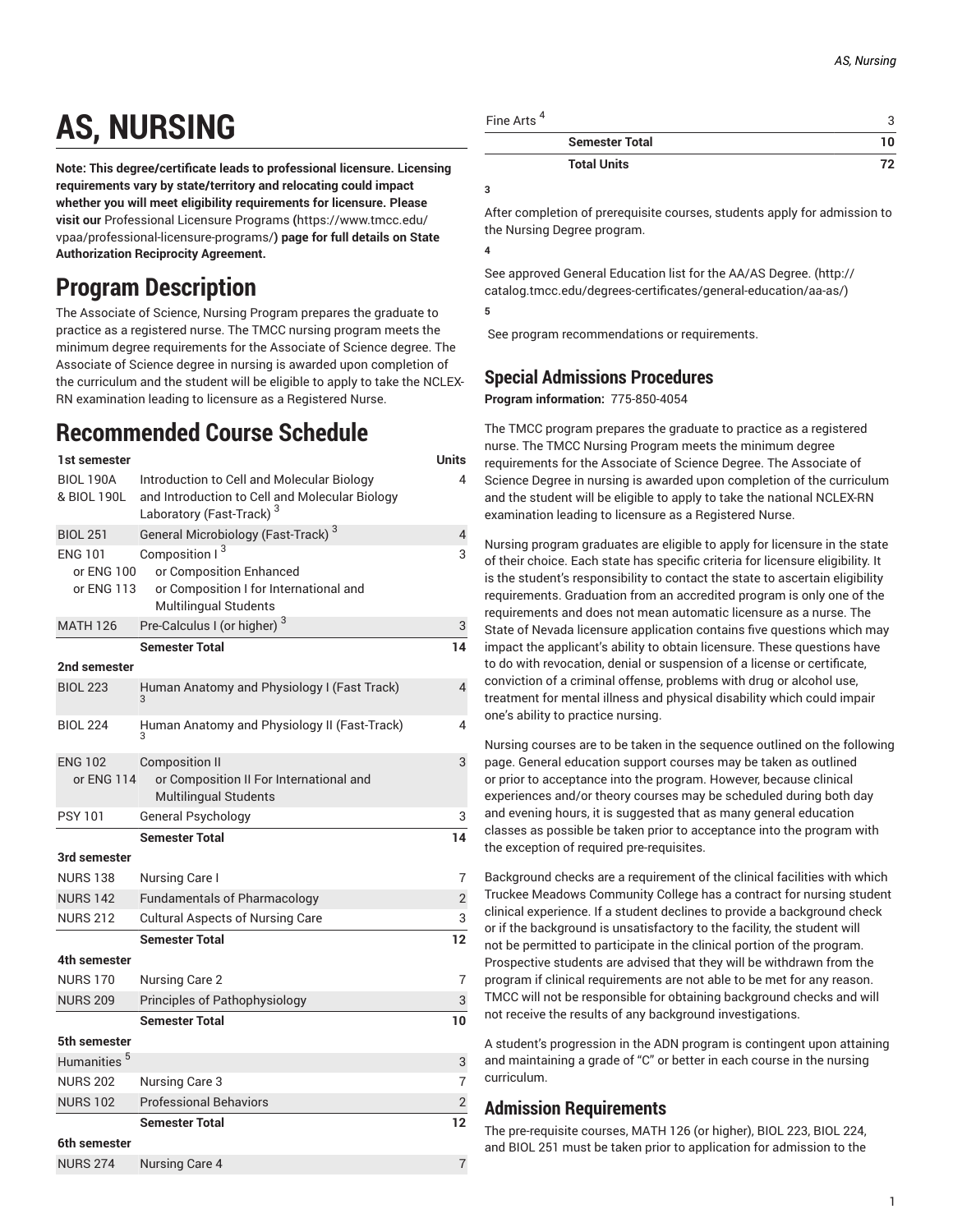nursing program. There are additional admission requirements. Please go online for information.

#### **Accreditation and Regulation**

The TMCC ADN program is approved by the Nevada State Board of Nursing and is accredited by the Accreditation Commission for Education in Nursing, Inc. (ACEN). Students may contact the Nevada State Board of Nursing at 1-888-590-6726.

ACEN, a U.S. Department of Education recognized accrediting agency for nursing programs, maintains information on TMCC's nursing program. ACEN's address is:

3343 Peachtree Road, NE, Suite 850 Atlanta, GA 30326

#### **Program Outcomes**

Students completing the program will:

- Achieve a passing score on the NCLEX-RN.
- Complete the program in a timely manner.
- Be employable.

AA/AS degrees are designed for students who plan to transfer to a fouryear college or university.

To earn an AA/AS degree, students must:

- 1. Maintain a minimum cumulative GPA of 2.0 (see requirements for graduation.)
- 2. Complete a minimum of 15 units within the college.
- 3. Satisfy General Education [requirements](http://catalog.tmcc.edu/degrees-certificates/general-education/aa-as/) for the AA/AS [\(http://](http://catalog.tmcc.edu/degrees-certificates/general-education/aa-as/) [catalog.tmcc.edu/degrees-certificates/general-education/aa](http://catalog.tmcc.edu/degrees-certificates/general-education/aa-as/)[as/\)](http://catalog.tmcc.edu/degrees-certificates/general-education/aa-as/).
- 4. Have no financial or library obligation to the college.

### **Required Courses**

| Code                                         | Title                                                                                                             | <b>Units</b> |  |  |
|----------------------------------------------|-------------------------------------------------------------------------------------------------------------------|--------------|--|--|
| <b>General Education Requirements</b>        |                                                                                                                   |              |  |  |
| English                                      |                                                                                                                   | $3-6$        |  |  |
| Must include ENG 102 or ENG 114 <sup>1</sup> |                                                                                                                   |              |  |  |
| <b>Fine Arts</b>                             |                                                                                                                   | 3            |  |  |
| Humanities                                   |                                                                                                                   | 3            |  |  |
| Recommended:                                 |                                                                                                                   |              |  |  |
| CH 203                                       | American Experiences and Constitutional<br>Change (Also satisfies U.S. and Nevada<br>Constitution) <sup>2</sup>   |              |  |  |
| <b>Mathematics</b>                           |                                                                                                                   | 3            |  |  |
| Required:                                    |                                                                                                                   |              |  |  |
| <b>MATH 126</b>                              | Pre-Calculus I (or higher)                                                                                        |              |  |  |
| Science                                      |                                                                                                                   | [6]          |  |  |
| Required:                                    |                                                                                                                   |              |  |  |
| <b>BIOL 190A</b><br>& BIOL 190L              | Introduction to Cell and Molecular Biology<br>and Introduction to Cell and Molecular<br><b>Biology Laboratory</b> | 4            |  |  |
| <b>BIOL 251</b>                              | <b>General Microbiology</b>                                                                                       | 4            |  |  |
| Social Science                               |                                                                                                                   |              |  |  |
| Required:                                    |                                                                                                                   |              |  |  |

| <b>PSY 101</b>                         | <b>General Psychology</b>                                             | 3                 |
|----------------------------------------|-----------------------------------------------------------------------|-------------------|
| <b>Additional College Requirements</b> |                                                                       |                   |
| Diversity                              |                                                                       | $\overline{3}$    |
| Required:                              |                                                                       |                   |
| <b>NURS 212</b>                        | Cultural Aspects of Nursing Care <sup>2</sup>                         |                   |
| <b>Science</b>                         |                                                                       | [6]               |
| Required:                              |                                                                       |                   |
| <b>BIOL 223</b>                        | Human Anatomy and Physiology I                                        | $\overline{4}$    |
| <b>BIOL 224</b>                        | Human Anatomy and Physiology II                                       | 4                 |
| <b>U.S. and Nevada Constitutions</b>   |                                                                       | $\overline{3}$    |
| Recommended:                           |                                                                       |                   |
| <b>CH 203</b>                          | American Experiences and Constitutional<br>Change <sup>2</sup>        |                   |
| <b>Degree Requirements</b>             |                                                                       |                   |
| <b>BIOL 224</b>                        | Human Anatomy and Physiology II<br>(additional 2 units from Gen. Ed.) | $\lceil 2 \rceil$ |
| <b>BIOL 251</b>                        | General Microbiology (additional 2 units<br>from Gen. Ed.)            | $\lceil 2 \rceil$ |
| <b>NURS 102</b>                        | <b>Professional Behaviors</b>                                         | $\overline{2}$    |
| <b>NURS 138</b>                        | Nursing Care I                                                        | $\overline{7}$    |
| <b>NURS 142</b>                        | <b>Fundamentals of Pharmacology</b>                                   | $\overline{2}$    |
| <b>NURS 170</b>                        | Nursing Care 2                                                        | $\overline{7}$    |
| <b>NURS 202</b>                        | <b>Nursing Care 3</b>                                                 | $\overline{7}$    |
| <b>NURS 209</b>                        | Principles of Pathophysiology                                         | 3                 |
| <b>NURS 212</b>                        | <b>Cultural Aspects of Nursing Care</b>                               | 3                 |
| <b>NURS 274</b>                        | Nursing Care 4                                                        | 7                 |
| <b>Total Units</b>                     |                                                                       | 69-72             |

**1**

If you place into [ENG 102](/search/?P=ENG%20102) or [ENG 114](/search/?P=ENG%20114) the additional 3 required units will become elective units.

**2**

Course may also count toward degree requirements. Please consult with Academic Advisement.

All nursing courses must be taken in the sequence listed. A grade of "C" or better is required. Other General Education courses may be taken out of sequence if allowed by college policy.

Students completing the degree will:

- Implement one's role as a nurse in ways that reflect integrity, responsibility, ethical practices, and an evolving professional identity as a nurse committed to evidence-based practice, caring, advocacy and quality care.
- Demonstrate appropriate written, verbal, and nonverbal communication in a variety of clinical contexts.
- Integrate social, mathematical, and physical sciences, pharmacology, and pathophysiology in clinical decision-making.
- Provide patient centered care by utilizing the nursing process across diverse populations and health care settings.
- Minimize risk of harm to patients, members of the healthcare team and self through safe individual performance and participation in system effectiveness.
- Collaborate with the multidisciplinary health care team to provide effective patient care throughout the lifespan.